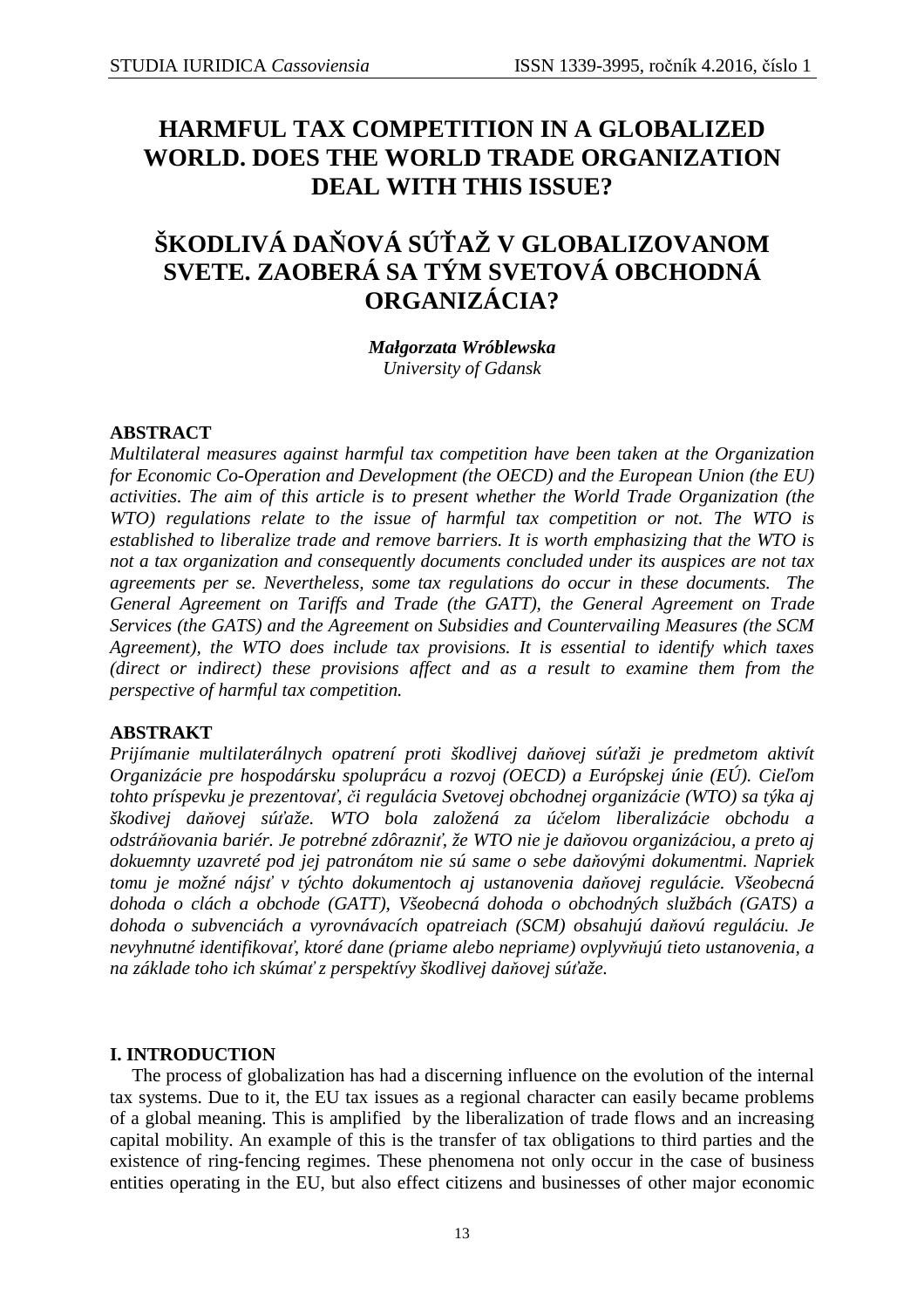players who strive to manage the finances in a more effective manner by transferring the business activities or savings to countries which offer more favorable tax conditions. These conditions principally concern no or lower income tax rates and tax privileges. This state of affairs is commonly called harmful tax competition. In effect such a harmful tax competition takes on an international character, which means that any attempt to rein it in must be carried out on a global as well as the regional level. The former is represented by the Organization for Economic Co-Operation and Development (OECD) documentation and the latter by the EU regulations. Since the Member States of the EU are also Member States of the World Trade Organization (WTO) it is essential to identify whether the WTO recognizes the issue of harmful tax competition. Therefore the aim of this article is to pinpoint if indeed the WTO deals with this issue and if so whether this occurs in accordance with the regulations of the EU and the OECD. In answering this question it is vital to define first the concept of competition (harmful tax competition) and second to discuss the documents and regulations of the EU, the OECD and the WTO concerning this matter and finally to make a conclusion.

#### **II. ESSENTIAL NOTIONS OF THE RESEARCH TOPIC**

#### **1.1. Competition**

 $\overline{a}$ 

Nowadays the increase in competition amongst entrepreneurs and consequently amongst states is visible. The aim of this state of affairs is to create an adequate climate for investments. For this reason the crucial issue is to explain the notion of competition. The etymology of the word of competition (concurrence) is based in the Latin *concurrere* which means to run together<sup>1</sup>. This is closely related to the concept of markets and reflects the process of rivalry between the main protagonists. At present, the substantive meaning of this concept differs from the original meaning and now describes competition between rivals. Thus we can see that the phenomenon of competition has a long history and is visible in many spheres of life<sup>2</sup>. Moreover, the issue of competition is omnipresent in our life's today, functioning on different levels amongst entrepreneurs and between states. Competition does not exist in a vacuum but rather depends on the existence of an appropriate legal system. As an appropriate legal system is crucial to the smooth functioning of fair competition the relationship of these two concepts is of the at most importance appropriate to preserve competition and to operates favourably<sup>3</sup>. The main aim of the competition is to achieve the best conditions for the business activities and its existence therefore has a crucial influence on the form and development processes which characterize the free market economy.

The existence of competition has positive as well as negative effects. The positive effects include: lower costs and prices for goods and services as well as better quality, economic development and growth, more choices and variety, more innovation and stronger democracy<sup>4</sup>. Apart from the many positive aspects of competition, rivalry can also lead to disadvantageous outcomes, such as lower quality products resulting from inadequate safety standards and lowered business norms often without revealing this information to the final recipients. According to the OECD, economic competition is defined by the domestic economic level which reveal state's abilities to develop the strong international position for

<sup>1</sup> WEEKLY, E. *An Etymological Dictionary of Modern English*. Courier Corporation. Vol.1, 2013, p. 345.

 $\gamma$  GRZEBYK, M., KRYŃSKI, Z. *Konkurencja I konkurencyjność przedsiębiorstw. Ujęcie teoretyczne*. Zeszyty Naukowe Uniwersytetu Rzeszowskiego nt. Nierówności społeczne a wzrost gospodarczy. Uwarunkowania sprawnego działania w przedsiębiorstwie i regionie, Rzeszów 2011.Vol. 20, p.107.

<sup>3</sup> HAYEK, F. A. *The Road to Serfdom. Text and Documents – The Definitive Edition*, B. Caldwell [ed.] Routledge 2014, p. 87.

<sup>4</sup> STUCKE, M. E. *Is competition always good?* Journal of Antitrust Enforcement, Vol. 1, 2013, iss.1, pp.165-166. TEATHER, R. *The Benefits of Tax Competition*. The Institute of Economic Affairs, London 2005, pp. 25 - 36.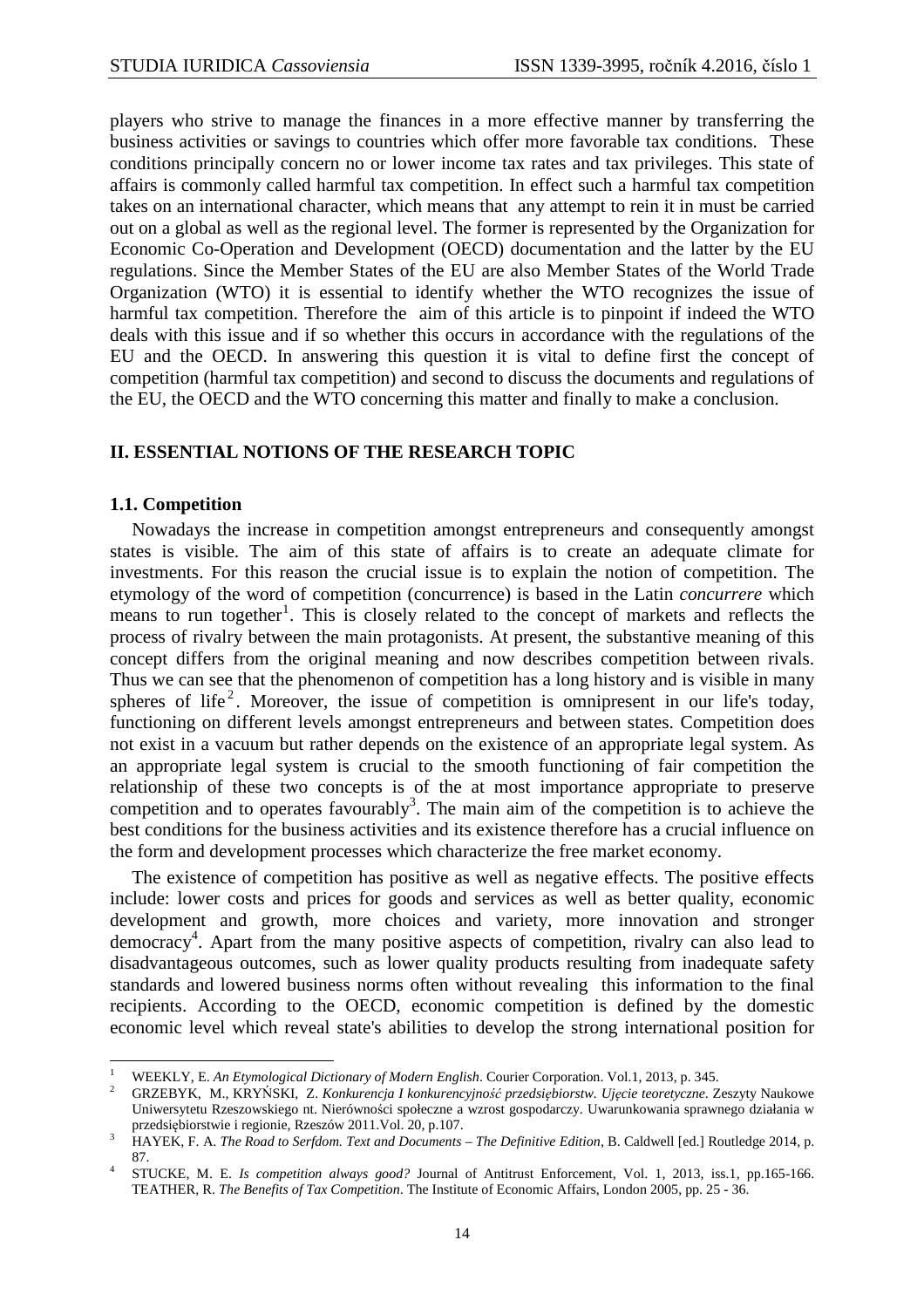the national companies. The strong entrepreneurs have an impact on the position of the state. Consequently, a high level of development leads to a rise in budget income, utilizes factors of production to an optimum and ensures low level of unemployment and improved social care. The rivalry between states limits unfavourable social trends which lead to an uncontrolled increase in prices and reduction in consumers´ purchasing power and an elimination of freedom of choice.

#### **1.2. Tax competition**

From the global perspective tax competition is a part of international competition *per se*. It is similar to the competition on the free market, where buyers make a decision to buy or not, comparing costs and product benefits. It is through these consumer choices and decisions that entrepreneurs produce more varied products to fulfil people's needs and expectations. With this in mind tax competition is very similar: by creating more favourable tax regulations politicians can encourage citizens and foreigners to invest their money within the borders of the state<sup>5</sup>.

There is no precise understanding of the concept of tax competition and it is poorly defined with only two types identified in the literature. The first can be characterized as "vertical tax competition" and the second as "horizontal tax competition". This differentiation has crucial consequences. The former illustrates competition between authorities on various levels (e.g. states, local governments) and relies on the same tax base imposed by these different authorities. The latter is a type of competition between individual states aimed at creating profitable tax conditions to attract foreign capital and wealthy individuals which is so important in the globalized world. It is worth emphasising that horizontal tax competition does not result in cuts to all fiscal burdens but concerns those taxes which are most damaging to the economy<sup>6</sup>. This is important because of the increased mobility of capital and labour. Tax competition occurs when individual states reduce tax rates and introduce tax privileges in order to motivate domestic entrepreneurs and to attract foreign investors. The tax competition only appears as a "horizontal" and come into view at the international level. Tax competition can be defined as the setting of tax rates or subsidy policies by independent governments in connection with the allocation of employees, enterprises and capital in the regions represented by these governments<sup>7</sup>. Creating tax incentives is more characteristic for small states and emerging markets rather than for large and economically developed states. Regardless of whether the states is small or not, poor or fully developed, incentives which are part of the internal tax system result from the sovereign power of the state. Therefore each state can tailor its fiscal policies individually to meet the needs and expectations of the market.

#### **1.3. Harmful tax competition**

 $\overline{a}$ 

There are two main opposing theories about the phenomenon of tax competition with respect to the economy. The first perceives it as a positive factor comparable to perfect competition between entrepreneurs, whereas the second views it as a negative issue resulting in a budget resources deficiency making an individual state's public sector inefficient. Additionally, tax competition limits a government's ability to redistribute income effectively

<sup>5</sup> In 1956 economist Ch. Tiebout presented a paper about arguments for tax competition between states. He revealed that people who choose the most preferential tax system supply taxes which are spend efficiently.. SHAXSON, N., O' HAGAN, E.M. *A Competitive Tax System is a Better Tax System*. Tax Justice Network 2013. Available at: http://www.taxjustice.net/cms/upload/pdf/TJN\_NEF\_130418\_Tax\_competition.pdf [ 2015-05-15]

<sup>6</sup> EDWARDS, CH.R., MITCHELL, D. *Global Tax Revolution: The Rise of Tax Competition and the Battle to Defend it.* Cato Institute: Washington D.C. 2008, ISBN 978-1-933995-18-2, p. 8.

<sup>7</sup> This definition underline the notion of government which encompass local, state and provincial government within a country. WILSON, J.D. *Theories of Tax Competition*. National Tax Journal. Vol.52, 1999, no. 2, p.270.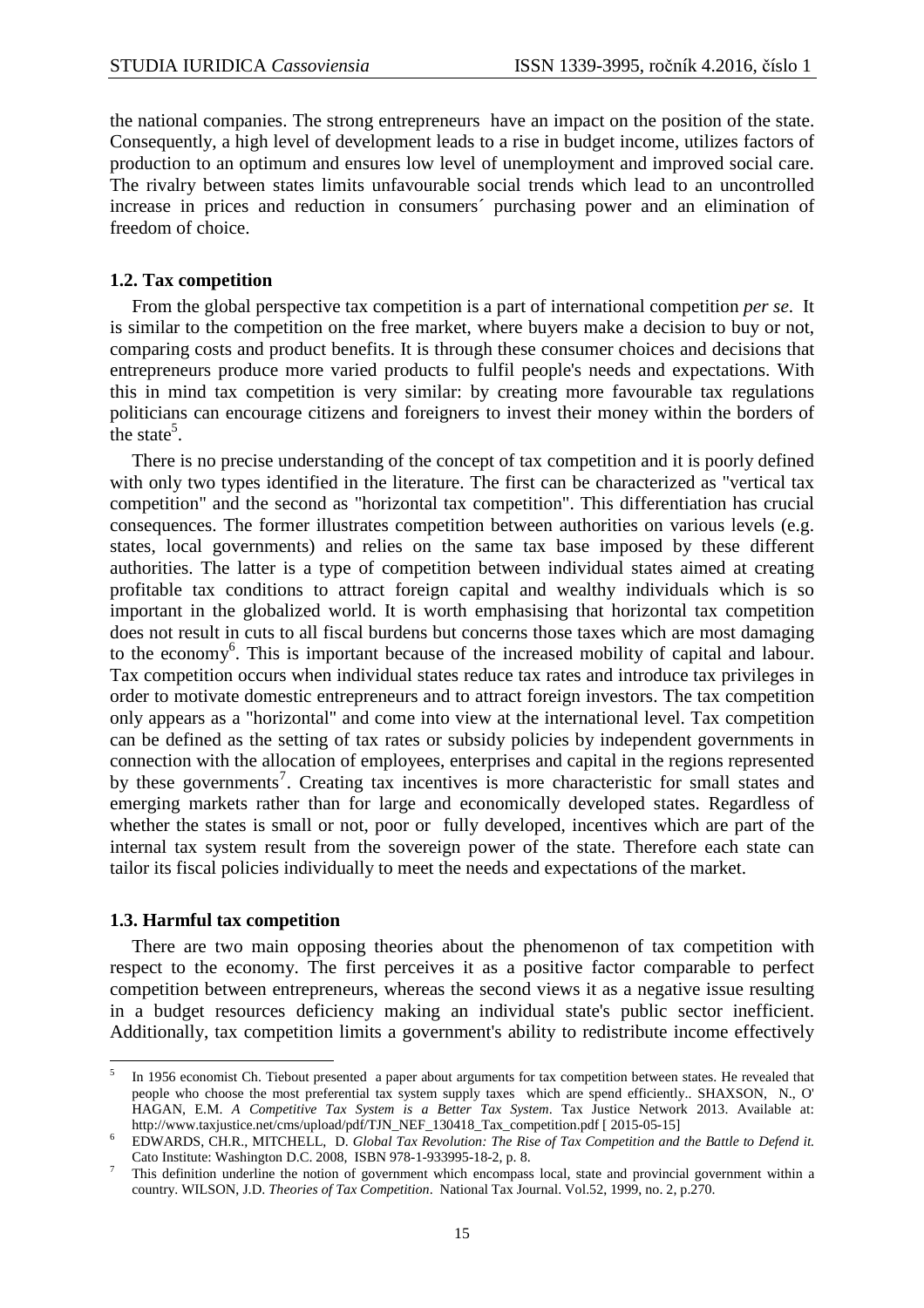creating a significant problem<sup>8</sup>. As a result these two opposing positions have encouraged the development of fair and unfair (harmful) tax competition issues. However, in a globalized world a precise distinction between these two factors is increasingly difficult as the definition of what is fair or not can change very quickly.

According to the OECD, there is no special reason why two countries should have the same elements and levels of tax rates. These results from the relevant fiscal authority which makes decisions on tax burdens and states formulate their regulations based on the domestic policies. States are free to do this and there is no reason to treat this as an example of unfair tax competition<sup>9</sup>. Furthermore, entrepreneurs are free to decide where to do business after taking into consideration tax planning. In addition there is no legal definition of harmful tax competition in literature. Neither OECD nor EU regulations include a legal term for this phenomenon, either, although the concept "unfair tax practices" does appear in these institutions' documents.

In the existing literature there is some controversy directed at the European state aid mechanism in the area of special tax facilities. Some authors state that prohibited tax measures which meet the conditions of Article 107 of the Treaty (TFUE) should be automatically treated as harmful tax competition. This approach is connected with the Iannelli  $case<sup>10</sup>$ , where the EU Court of Justice ruled that state aid contravening specific provisions of the TFUE, other than Articles 107 and 108, may be so inseparably linked to the object of the aid that it is impossible to evaluate them individually. In my opinion that this academic deduction goes too far and it is not correct to say that prohibited State Aid measures under Article107 of the TFUE always create harmful tax competition. There are specific premises which should be fulfilled to conclude that prohibited State Aid has taken place. However, such premises are not sufficient to prove that harmful tax competition has occurred. It is crucial to point out that State Aid rules refer to domestic entrepreneurs and that tax incentives can be granted to both national and foreign investors $^{11}$ . Even though, their legal position are completely different stating that tax incentive measures are unlawful is not in accordance with the EU Code of Conduct<sup>12</sup> which deals with harmful tax competition.

### **III. THE ROLE OF THE OECD AND THE EU IN HARMFUL TAX COMPETITION INITIATIVES**

In a globalized world many different tax systems exist, so measures taken against a individual state would not solve the problem of harmful tax competition. International organizations have seen the convergence of their roles in tax matters. The issue of harmful tax competition is being discussed in the OECD and the EU. The OECD in particular is a forum where major steps have been taken in this sphere. Initiatives reached on the international level by all industrialized countries of the world have a much greater chance of success than activities taken on the EU level. The OECD started to deal with harmful tax competition in 1996 and in 1998 the OECD's Committee on Fiscal Affairs produced a report entitled "Harmful Tax Competition: An Emerging Global Issue" (the 1998 report)<sup>13</sup>.

<sup>8</sup> EDWARDS, CH.R., MITCHELL, D. *Global Tax Revolution: The Rise of Tax Competition*.., op.cit, p. 134.

<sup>9</sup> LAMPREAVE, P. *Fiscal Competitiveness versus Harmful Tax Competition in the European Union*. Bulletin for International Taxation. Vol. 65, 2011, no. 6, p. 4. Available at: http://www.law.hku.hk/aiifl/wpcontent/uploads/2012/05/Paper-Fiscal-Competitiveness-versus-Harmful-Tax-Competition-in-the-European-Union.pdf [2015-06-15].

<sup>10</sup> Case 74/76 *Iannelli & Vopi v. Meroni*, ECR 1977, paragraph 14.

<sup>11</sup> HEY, J. *National Report Germany* [in:] Tax Competition in Europe, W. Schon [ed.]. Amsterdam: IBFD Publications, 2003, p.253- 258.

<sup>&</sup>lt;sup>12</sup> Available at:

http://ec.europa.eu/taxation\_customs/taxation/company\_tax/harmful\_tax\_practices/index\_en.htm [2015-07-17].

<sup>&</sup>lt;sup>13</sup> *OECD, Harmful Tax Competition - An Emerging Global Issue*. Paris: OECD, 1998, pp. 1-80.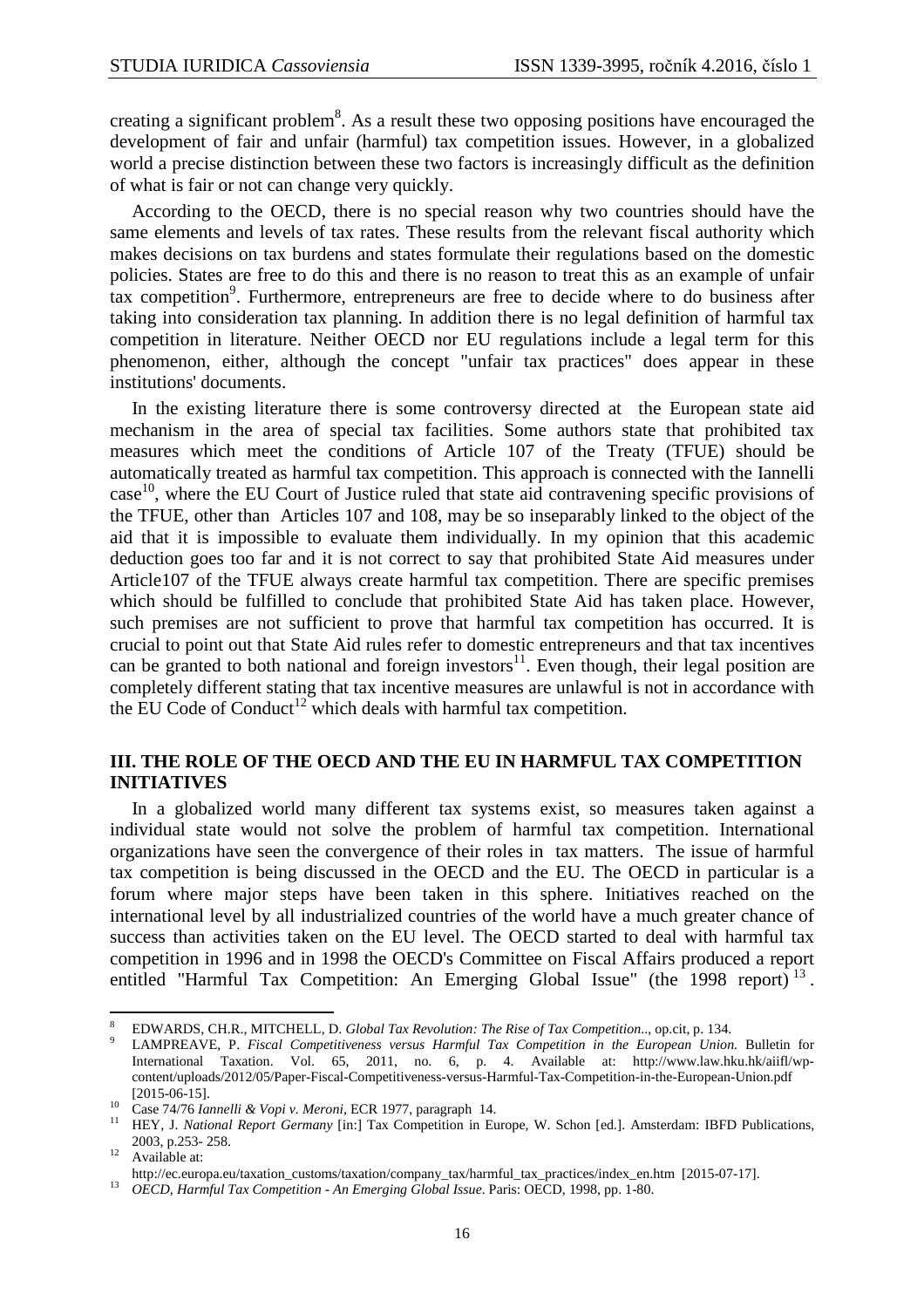$\overline{a}$ 

Following the 1998 report the OECD created a special forum called "the Forum on Harmful Tax Practices". This was focused on international endeavours to eliminate detrimental practices by the middle of 2003 and to adopt a package of recommendations. The OECD report concentrated on direct taxation of geographically mobile activities, including financial and other service activities, and on the provisions of intangibles. A very important issue is that the OECD report for the first time identified a legal framework for analyzing in which jurisdiction harmful tax practices should be treated. There is a distinction between jurisdiction called tax havens<sup>14</sup> and potentially harmful preferential tax regimes in OECD countries and non-OECD economies (preferential tax regimes)<sup>15</sup>. My aim is not to take into consideration these differences and similarities<sup>16</sup>, but to pinpoint that the OECD report deals with harmful tax competition in the meaning of tax havens and preferential tax regimes and that it has been trying to eliminate both types of practices.

According to the 1998 report measures adopted to eradicate harmful tax competition can be divided into unilateral, bilateral and multilateral aspects. Unilateral measures are undertaken by states individually to protect their tax base against harmful tax competition. These measures include fiscal transparency and transfer pricing rules. It also includes regulations which relate to countries without a sufficient exchange of information. The OECD encourages states to undertake a variety of measures such as tax rulings or transfer pricing rules. Bilateral measures mean that countries have agreed in a two-sided agreement to, for instance, exchange information or anti-abuse rules. Measures taken on the unilateral or bilateral level are not efficient enough on a global level and therefore it is crucial to take initiatives involving a large number of countries. Multilateral measures are adopted by countries to cooperate jointly. The 1998 report is such an example. More than five years since the first report was published, the OECD produced a new one in 2000: *Towards Global Tax Co-Operation: Progress in Identifying and Eliminating Harmful Tax Practices* (the 2000 report)<sup>17</sup>. This 2000 report published forty seven jurisdictions so-called tax havens which refused tax co-operation. The 2000 report also identified preferential tax regimes. The OECD's next step in fighting harmful tax competition was to adopt the *Agreement on Exchange of Information in Tax Matters* (the Agreement)<sup>18</sup>, whose purpose was to promote international co-operation in tax matters through the exchange of information. The Agreement is not a binding instrument but includes two proposals of bilateral agreements adopted according to the OECD commitments. Since the publication of the 2000 report positive changes have been passed in individual countries.

<sup>14</sup> The concept of tax havens is described by using four features such as: no or only nominal taxes on relevant income; lack of effective exchange of information, lack of transparency between tax authorities; lack of transparency in the operation of the legislative, legal or administrative provisions; absence of an additional requirement such as substantial of undertaken activity. The first feature is crucial and may be sufficient to identify whether is tax haven or not in the OECD report meaning. Everything depends on particular situation. The importance of rest features should be consider on the background of the particular tax case. Ibidem, p. 44-56.

<sup>&</sup>lt;sup>15</sup> The preferential tax regimes are identified by using four factors, which are very similar to tax haven factors. It includes: low or zero effective tax rate on the relevant income, "ring-fencing" on regimes which means that preferential tax regimes are in whole or in part are secluded from internal markets of the country providing the regime; lack of transparency and lack of effective exchange of information but the OECD report admits the existence of other grounds.

<sup>&</sup>lt;sup>16</sup> The main difference between them is that tax havens could impose no or only nominal tax on mobile financial and service activities, whereas preferential tax regimes gather substantial revenue from such activities taxing them. BLUMBERG, M. T*he OECD Report on Harmful Tax Competition: Is "Harmful Tax competition "Actually Harmful?*  Available at: http://www.globalphilanthropy.ca/images/uploads/Harmful\_Tax\_Competition\_and\_the\_OECD.pdf [2015- 06-30 2015].

<sup>&</sup>lt;sup>17</sup> *Towards Global Tax Co-operation. Report to the Ministerial Council Meeting and recommendations by the Committee on Fiscal Affairs. Progress in Identifying and Eliminating Harmful Tax Practices*. Available at: http://www.oecd.org/ctp/harmful/2090192.pdf [2015-07-15].

<sup>18</sup> *Agreement on Exchange of Information on Tax Matters*. Available at: http://www.oecd.org/ctp/harmful/2082215.pdf [2015-07-15].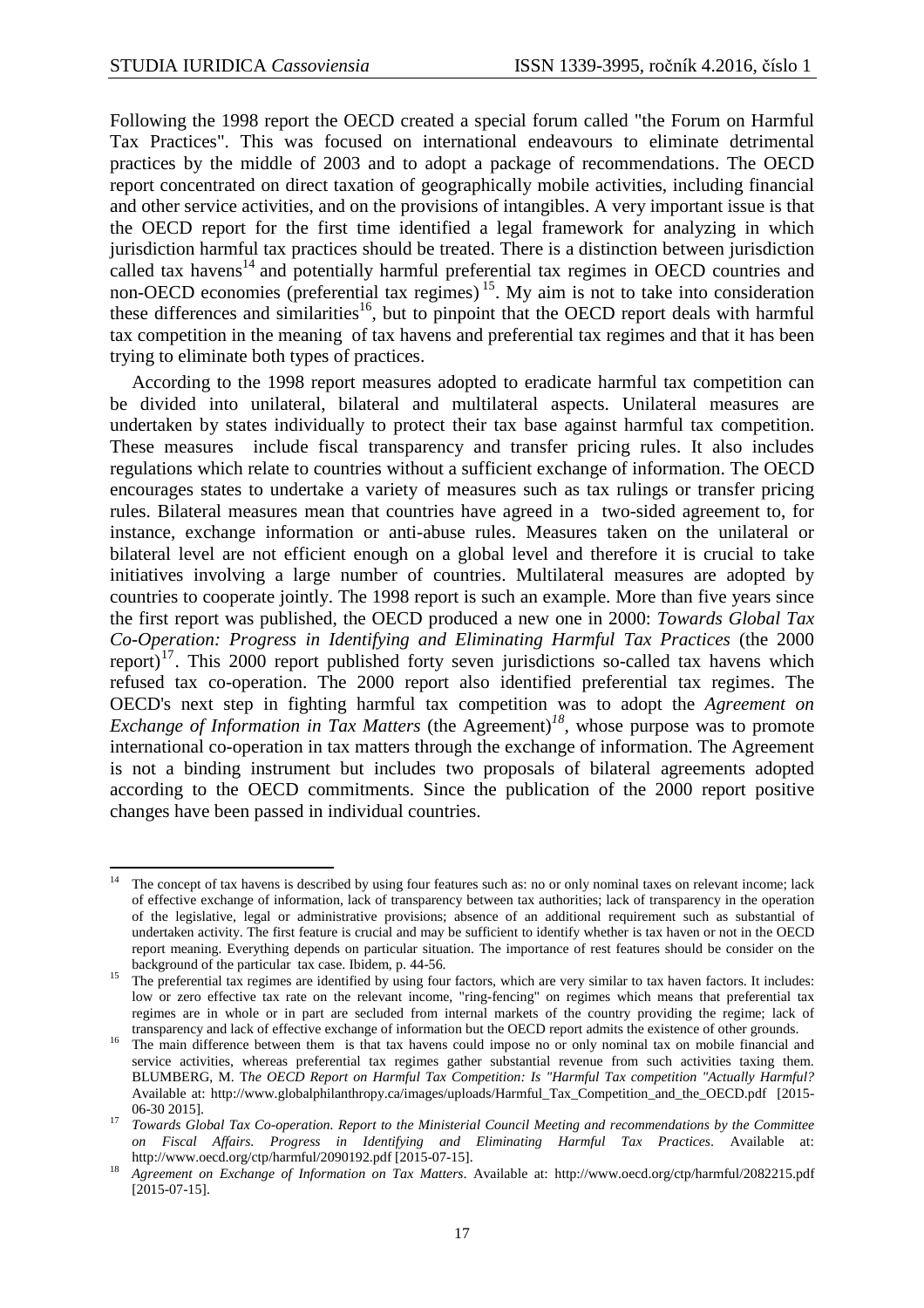l

The OECD has been monitoring jurisdictions including tax havens which have used both bilateral and multilateral measures. Thus, the list of countries which have agreed to co-operate according to the OECD standards is periodically updated. Following an extensive analysis in 2004 the OECD issued *The OECD 's Project on Harmful Tax Practices: The 2004 Progress Report* (2004 report)<sup>19</sup>, and in 2006*, The OECD's Project on Harmful Tax Practices: 2006 Update on Progress in Member Countries*<sup>20</sup>, which were concerned with achieving a global level playing field in the areas of transparency and an effective exchange of information for tax purposes. In 2013 the OECD produced an *Action* on *Base Erosion and Profits Shifting*   $(BEPS)^{21}$  to counter harmful practices more efficiently. Action 5 of BEPS requires an improvement in transparency including a compulsory spontaneous exchange on rulings related to preferential regimes. Multilateral measures have also been taken at the EU level. In 1997 the Council of Economics and Finance Ministers (ECOFIN) adopted the Code of Conduct for business taxation<sup>22</sup>. The Code is not a legally binding instrument but it clearly does have political force. According to the EU Code of Conduct, Member States that lower the effective tax burden from the normal tax burden in that state may be identified as using harmful tax practices. A low tax burden can result from a special tax rate, tax base or other premises. The provisions of the EU Code of Conduct are very similar to the OECD regulations and therefore my aim is not to treat them separately but to discuss harmful tax competition.

#### **IV. THE ROLE OF THE WTO IN HARMFUL TAX COMPETITION INITIATIVES**

The WTO is an international organization whose aim is to foster trade liberalization and its role is not to be underestimated. The WTO is a forum for governments to negotiate trade agreements and to settle trade disputes. It is worth emphasizing that the WTO is not a tax organization and consequently documents concluded under its auspices are not tax agreements *per se*. Nevertheless, some tax regulations do occur in these documents. The question arises as to whether they can be analyzed in the sense of harmful tax competition as defined by the OECD or the EU. This issue is crucial because there are 28 members of the EU and all of them are also the members of the  $WTO^{23}$ . To answer whether the WTO in fact focuses on this issue the following agreements need to be presented. There are three pillars of the WTO: goods, services and intellectual property. This division is reflected in 3 multilateral agreements: the General Agreement on Tariffs and Trade (GATT), the General Agreement on Trade in Services (GATS) and the Trade-Related Aspects of Intellectual Property Rights (TRIPS). The first two concern tax regulations, solely. There is also the Agreement on Subsidies and Countervailing Measures (SCM Agreement) which refers to taxes. None of these agreement however include a definition of harmful tax competition. Hitherto this issue has not been taken into consideration during Rounds negotiations but it is vital to conclude if there is any relationship between WTO and OECD tax regulations in this matter.

<sup>19</sup> *The OECD 's Project on Harmful Tax Practices: The 2004 Progress Report*. Available at: http://www.oecd.org/ctp/harmful/30901115.pdf [2015-07-15].

<sup>20</sup> *The OECD's Project on Harmful Tax Practices: 2006 Update on Progress in Member Countries*. Available at: http://www.oecd.org/tax/harmful/37446434.pdf [2015-07-15].

<sup>&</sup>lt;sup>21</sup> Available at: http://www.oecd.org/tax/addressing-base-erosion-and-profit-shifting-9789264192744-en.htm, [2015-07-15].

<sup>&</sup>lt;sup>22</sup> Resolution of the Council and the representatives of the Governments of the Member States meeting within the Council *of 1 December 1997 on a code of conduct for business taxation*. OJEC C2 January 6 1998, Vo. 41, pp.2-6.

<sup>&</sup>lt;sup>23</sup> Only 6 states of the EU are not a member of the OECD. These are: Bulgaria, Croatia, Cyprus, Latvia, Lithuania, Malta and Romania.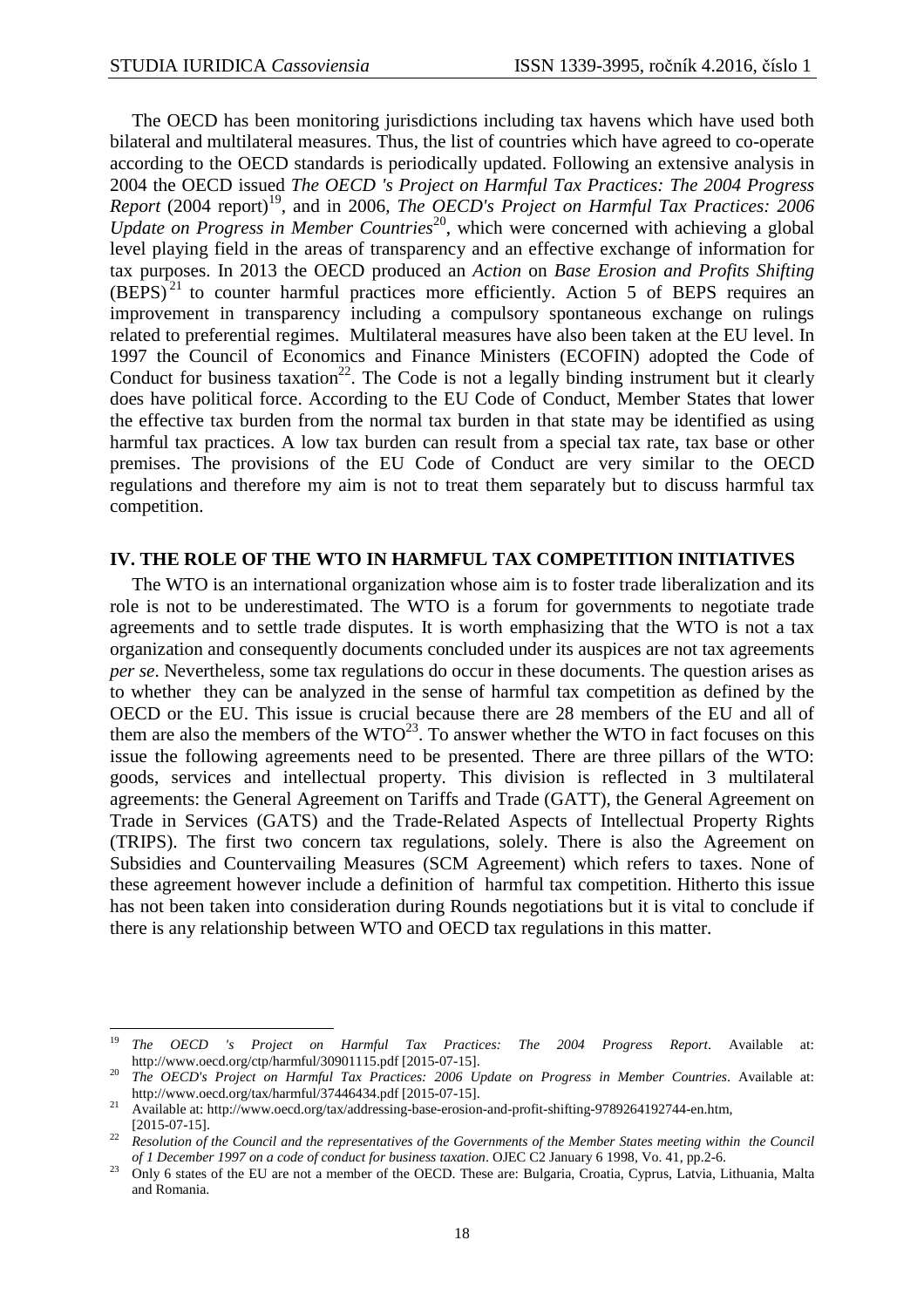#### **1. The GATT and the GATS tax regulations**

The GATT and the GATS tax regulations will be analyzed in the same point because their fiscal norms are very similar, though not identical. This results from the fact that the GATT applies to goods, whereas the GATS focuses on services and service suppliers. However, both Agreements include a non discrimination principle which will be considered in the harmful tax competition aspect. This principle covers the Most Favoured Nation Treatment (MFN) and the National Treatment (NT). The MFN is provided in Art. I of the  $GATT<sup>24</sup>$  and Art. II of the  $GATS^{25}$ . The MFN is identified as a treaty obligation employed in international trade relations. This principle reflects the blanket standard, which means it does not give any particular privileges or concessions. It applies only to the external relations of the Member States and means that they shall give equal benefits immediately and unconditionally to like products, services and service supplies regardless of their provenance. To consider whether the GATT regulations refer to harmful tax competition it is necessary to identify what type of tax the Agreement concerns. From my point of view, the MFN under the GATT provisions relates only to indirect taxes<sup>26</sup>. This approach is justified with the objective scope of this Agreement and not its subjective.

In accordance with Article I paragraph 1 the MFN applies to "any kind of charges" and "any provisions" which relate to the import or export of goods. This could lead to the conclusion that the GATT includes not only indirect taxes. However, according to the Vienna Convention on the Law of Treaties, the meaning of Article I paragraph 1 should be interpreted in its literal meaning. Therefore the provision of "any kinds of duties", which is presented at the beginning and relates solely to goods suggests that the latter regulation "any kinds of charges" is similar. For this reason it is difficult to assume that the provisions of the MFN under the GATT apply to direct taxation. In addition, the GATT rules are related to the import and export of goods, where the provisions of income taxes do not apply. Consequently the harmful tax competition issue which is presented in the OECD and the EU regulations does not apply to Article I paragraph 1 of the GATT.

There is no doubt that the GATS relates to income taxes. The MFN principle under the GATS is not unconditional. According to Art. II paragraph 2 of this Agreement, any Member State may maintain measures inconsistent with MFN clause provided that such measures are listed in the Annex to Art. II Exemptions. As soon as the GATS comes into force every Member State specifies a list of exceptions. These exceptions are be reviewed and in principle should not be kept for more than 10 years. The list of exceptions for each Member State is attached to the Agreement. More than 400 measures have been submitted, but only 17 member states have reported tax exemptions<sup>27</sup>. The Republic of Poland did not submit any, but some countries  $\text{did}^{28}$ . Those specified by the United States are broad and concern direct taxes in all sectors for an undetermined period. Regardless of the character of tax exemptions, a Member State which implements them is permitted to treat any other Member State in a

<sup>24</sup> According to Art. I of the GATT, with respects to custom duties and charges of any kind imposed on or in connection with importation or exportation or imposed on the international transfer of payments, and with respect to the method of leving such duties and charges, and with respect to all rules and formalities in connection with importation or exportation, and with respect to all matters referred to in paragraphs 2 and 4 of Article III, any advantages, favour, privilege or immunity granted by any contracting party to any product originating in or destined for any other country shall be accorded immediately and unconditionally to the like product originating in or destined for the territories of all other contracting parties.

<sup>&</sup>lt;sup>25</sup> According to Art. II paragraph 1 of the GATS, with respect to any measures covered by this Agreement, each Member shall accord immediately and unconditionally to services and service suppliers of any other Member treatment no less favorable than that it accords to like services and service suppliers of any other country.

<sup>&</sup>lt;sup>26</sup> This issue is disputable. HOFBAUER, I. To What Extent Does the OECD Harmful Tax Competition Project Violate the *Most Favoured Nation Obligations under WTO Law?* European Taxation, Vol. 44, 2004, no. 9, p. 401.

<sup>27</sup> FARRELL, J.E. *The Interface of International Trade Law and Taxation*. Amsterdam: IBFD, 2013. p. 185.

<sup>&</sup>lt;sup>28</sup> Except the United States countries reported narrow tax exemptions, Ibidem.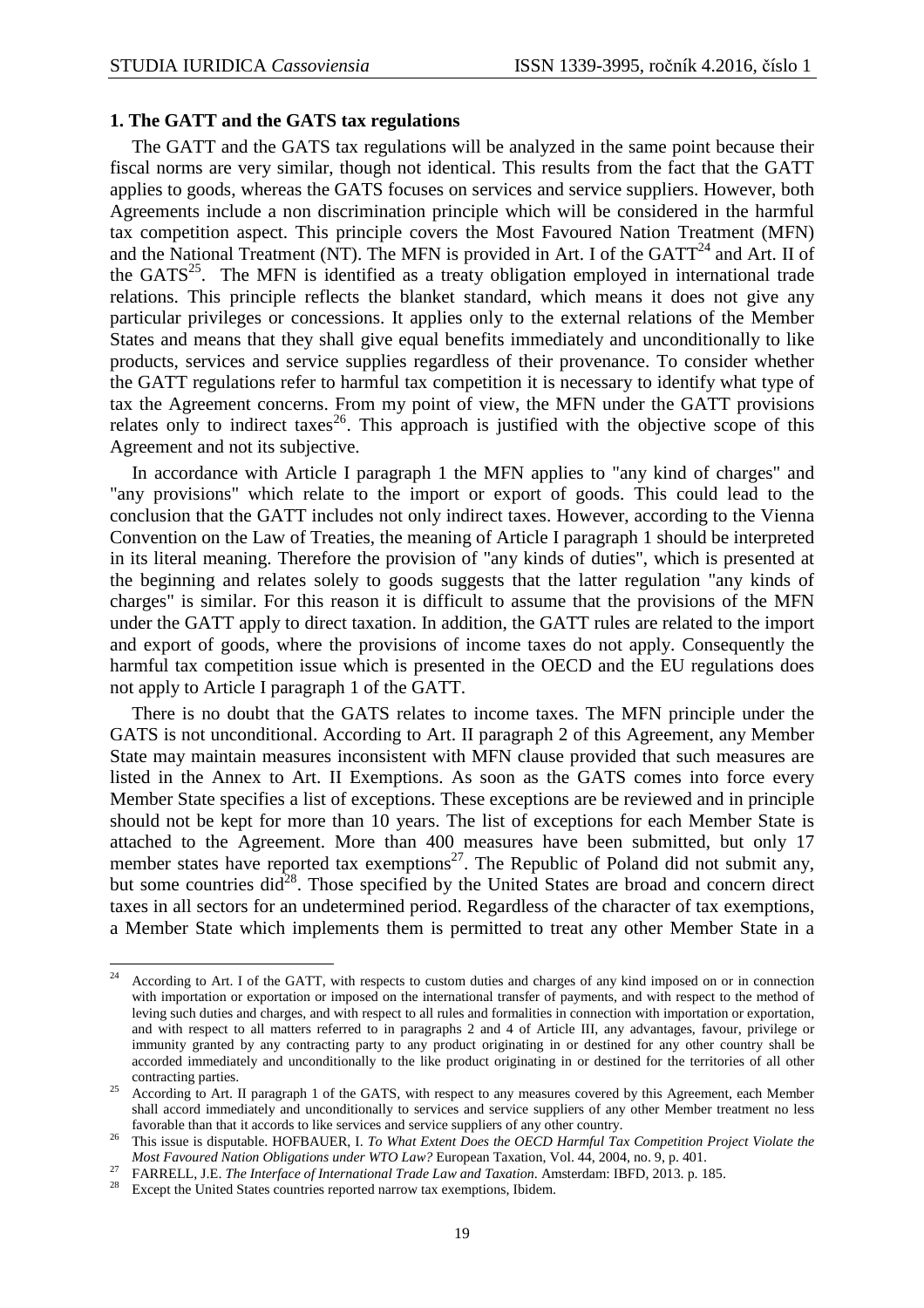$\overline{a}$ 

different way. For instance if country A grants a lower tax rate for service suppliers from country B, like service suppliers from country C are not entitled to take advantage of this favourable rate. The harmful tax competition under the OECD and the EU provisions rely on granting some tax benefits but only to an entitled person. The same situation can take place in accordance with Art. II paragraph 2 of the GATS and the WTO law. Therefore the harmful tax competition complies with the MFN principle<sup>29</sup>. The National Treatment (NT) principle constitutes one of the basic principles of the multilateral GATT/WTO system and reflects the avoidance of protectionism. It recognizes that imported manufactured goods, services and service suppliers should be treated no less favourably than that domestic ones. This does not signify that imported and domestic goods must be treated equally<sup>30</sup>. The NT principle in tax matters is included in Art. III paragraph 1.2 and 4 of the  $GATT<sup>31</sup>$  and Art. XVII of the GATS<sup>32</sup>. In contrast to the GATT, the GATS does not include a NT principle which relates to all Member States and all service sectors. Because of this fact the NT principle in the GATT is a general rule, whereas the NT principle in the GATS is a Specific Commitments<sup>33</sup>. If it the above statements are assumed to be truth, that the GATT does not relate to direct taxes and the NT principle concerning the harmful tax competition aspect is not taken into consideration. In turn the GATS applies to direct taxes. Therefore if whatever Member State A accords to foreign services and service suppliers of Member State B tax treatment no less favourable than accorded to its own service suppliers, it is in accordance with the OECD and the EU regulations. There are two options in which way Member State A shall treat foreign entities or activities. The first tax base shall be equal and the second shall be more favourable. Tax havens levy no taxes or lower taxes on local and foreign taxpayers and tax preferential regimes exempt or reduce taxes only on foreign entites or activities. Therefore, generally, tax havens and preferential tax regimes are in accordance with the NT principle<sup>34</sup>.

<sup>&</sup>lt;sup>29</sup> LU, L. *WTO - Compatibility of Harmful Tax Practice* [in:], The relevance of WTO Law for Tax Matters J. HERDIN-WINTER, I. HOFBAUER (ed.). Wien: Linde, 2006. p. 398.

<sup>&</sup>lt;sup>30</sup> STINGH, CH. *Non-Discrimination in Tax Matters in the GATT- National Treatment* [in:] The relevance of WTO Law..., op.cit. p. 51.

<sup>&</sup>lt;sup>31</sup> Under Art. III .1 of the GATT the contracting parties recognize that the internal taxes and other internal charge, and laws, regulations and requirements affecting the internal sale, offering for sale, purchase, transportation, distribution or use of products, and internal quantitative regulations requiring the mixture, processing or use of products in specified amounts or proportions, should not be applied to imported or domestic products so as to afford protection to domestic production , 2. The products of the territory of any contracting party imported into the territory of any other contracting party shall not be subject, directly or indirectly, to internal taxes or other internal charges of any kind in excess of those applied, directly or indirectly, to like domestic products. Moreover, no contracting party shall otherwise apply internal taxes or other internal charges to imported or domestic products in a manner contrary to the principles set forth in paragraph1. 4.The products of the territory of any contracting party imported into the territory of any other contracting party shall be accorded treatment no less favourable than that accorded to like products of national origin in respect of all laws, regulations and requirements affecting their internal sale, offering for sale, purchase, transportation, distribution or use.

The provisions of this paragraph shall not prevent the application of differential internal transportation charges which are based exclusively on the economic operation of the means of transport and not on the nationality of the product. <sup>32</sup> Under Art. XVII.1 of the GATS in the sectors inscribed in its Schedule, and subject to any conditions and qualifications set

out therein, each Member shall accord to services and service suppliers of any other Member, in respect of all measures affecting the supply of services, treatment no less favourable than that it accords to its own like service suppliers.

<sup>2.</sup> A Member may meet the requirement of paragraph 1 by according to services and service suppliers of any Member, either formally different treatment to that it accords to its own like services and service suppliers.

<sup>3.</sup>Formally identical or formally different treatment shall be considered to be less favourable if it modifies the conditions of competition in favour of services or service suppliers of the Member compared to like service suppliers of any other Member.

<sup>33</sup> THIEL, S. VAN. *General Report* [in:] WTO and Direct Taxation, M. Lang, J. Heredin, I. Hofbauer (ed.). Wien: The Linde, 2005. p. 35.

<sup>&</sup>lt;sup>34</sup> LU, L. *WTO-Compatibility of Harmful Tax Practices* [in:], The relevance of WTO...op. cit, p. 399.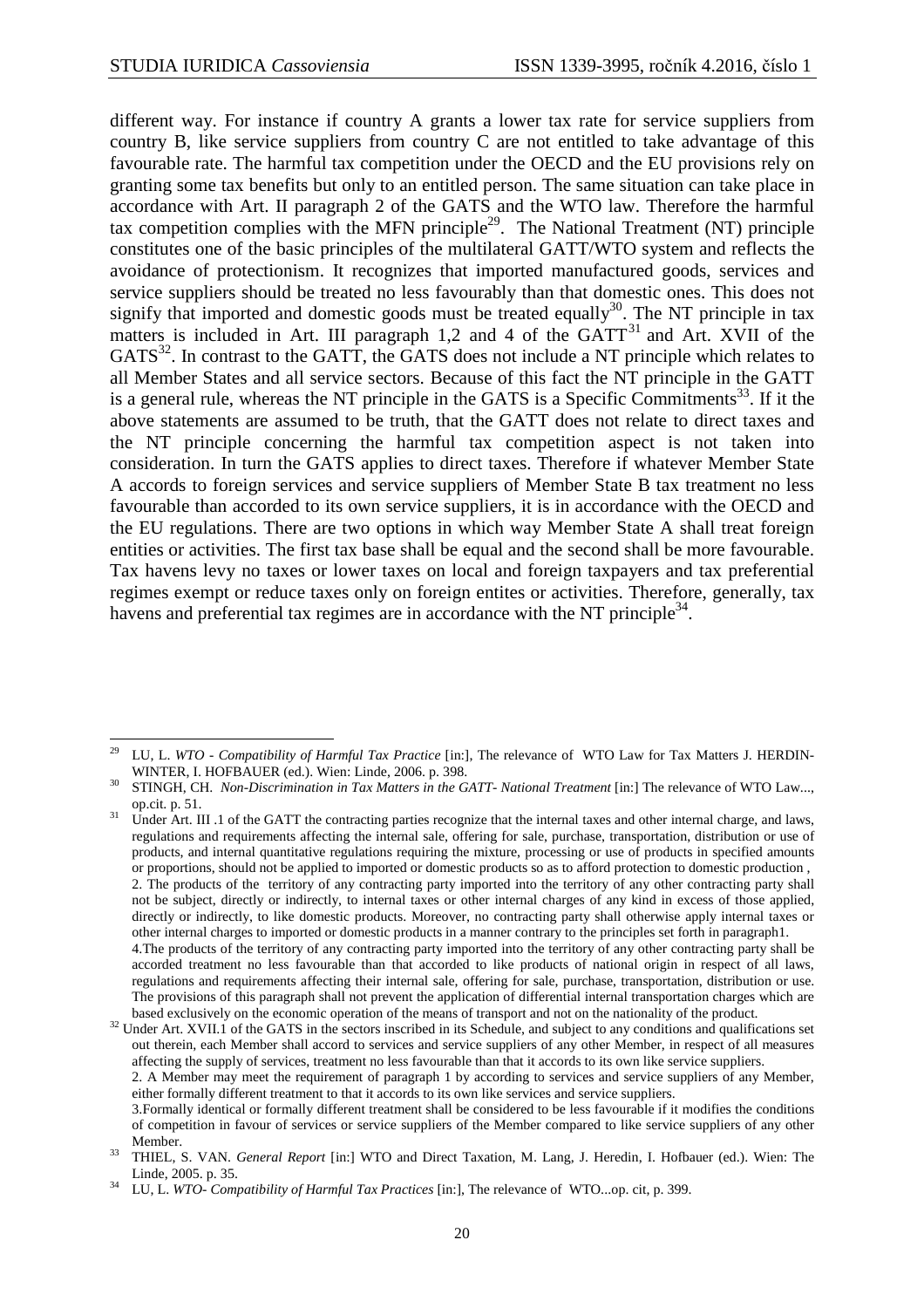#### **2. The SCM Agreement tax regulations**

The SCM Agreement is one of the most important agreements relating to subsidies<sup>35</sup>. It refers to the trade of goods, not to services. From the harmful tax competition aspect it is vital to answer what kind of taxes it refers to. There is no doubt that the provisions of the SCM Agreement include direct taxation<sup>36</sup> and therefore its regulations may be analyzed from the perspective of the compatibility of harmful tax practices. The definition of subsidy is included in Art. I of the SCM Agreement<sup>37</sup>. Tax subsidies are expressly an example of tax relief and are prohibited if they relate to the export activities or the use of domestic goods over imported ones. The issue arises as to whether prohibited subsidies create harmful tax competition or not as the SCM Agreement does not differentiate the fair from unfair tax competition<sup>38</sup>. The United States - Tax Treatment for "Foreign Sales Corporations" dispute  $(FSC)^{39}$  is the first WTO case where prohibited export subsidies were treated in the light of harmful tax competition. According to the 2000 report the American FSC legislation is identified as a potentially harmful preferential tax regime. This results from the three main points of argumentation. Firstly, there is no effective tax rates on the foreign trade income. Secondly that the legislation creates a ring - fencing regime often described as domestic tax haven. Thirdly these provisions are not subjected to international transfer pricing principles<sup>40</sup>.

#### **V. CONCLUSIONS**

In the globalized world harmful tax competition is regulated at the global and regional level. This is reflected in the regulations of both the OECD and the EU, which are strikingly similar. The WTO is an international organization which is gaining more and more importance on the international stage but does not address the issue of harmful tax competition directly. Furthermore The GATT, the GATS and the SCM Agreement do not cover such concepts as tax haven or preferential tax regime. However, some provisions of these agreements do relate to direct taxation and therefore they can be analyzed from the perspective of harmful tax competition. Nevertheless the link between the WTO provisions and direct taxation is not straightforward and sometimes disputable, for example the MFN principle in the GATT. Subsequently the WTO regulations do not deal specifically with this issue. Simultaneously, tax issues are associated with the sovereign power of states and as this is a sensitive matter it is difficult to address. In my opinion, even though the WTO does not deal directly with this problem, it certainly does not mean that harmful tax competition is not an issue it ignores. The main aims of the WTO are to adopt regulations ensuring that trade

<sup>&</sup>lt;sup>35</sup> The GATS and the Agreement on Agriculture also relate to subsidies.

And also indirect taxation.

<sup>37</sup> According to Art. I .1 For the purpose of this Agreement , a subsidy shall be deemed to exist if: (a) 1 there is a financial contribution by a government or any public body within the territory of a Member (referred to in this Agreemnt as "government"), i.s. where:

<sup>(</sup>i) a government practices involves a direct transfer of funds (e.g. grants, loans and equity infusion), potential direct transfer of funds or liabilities (e.g. loan guarantees);

<sup>(</sup>ii) government revenue that its otherwise due is foregone or not collected (e. g. fiscal incentives such as tax credits);

<sup>(</sup>iii) a government provides goods or services other than general infrastructure, or purchases goods;

<sup>(</sup>iv) a government makes payments to a funding mechanism, or entrust or directs a private body to carry out one or more of the type of functions illustrated in (i) to (iii) above which would normally be vested in the government and the practice, in no real sense, differs from practices normally followed by govrernments; or

<sup>(</sup>a) (2) there is any form of income or price support in the sense of Article XVI of GATT 1994 and (b) a benefit is thereby conferred.

<sup>1.2.</sup>A subsidy as defined in paragraph 1 shall be subjected to the provisions of Part II or shall be subject to the provisions of Part III or V only if such a subsidy is specific in accordance with the provisions of Article II.

<sup>38</sup> FARRELL, J.E. *The Interface of International Trade...*op.cit*,* p.179.

 $39$  WT/DS108R/,08/10/1999. Report of Appellate Body WT/DS108/AB/R, 24/02/2000.

<sup>40</sup> LU, L. *WTO- Compatibility of Harmful Tax Practices* [in:] The relevance of WTO...op.cit, p. 403.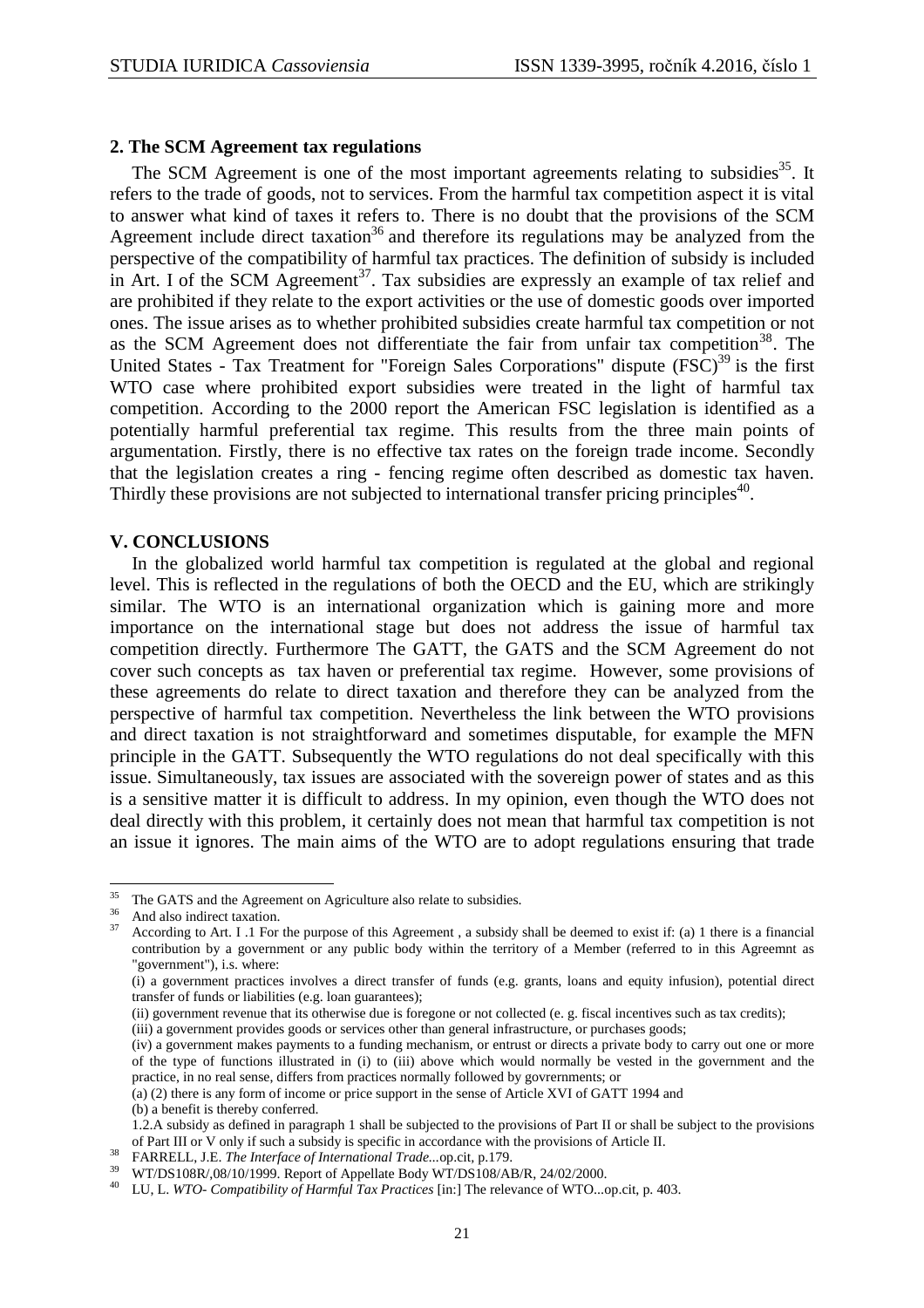flows smoothly, predictably and freely as well as to support fair competition<sup>41</sup>. As harmful tax practices distort trade of goods and services and also have a negative influence on competitors, it is not in accordance with the goals of the WTO. This is particularly evident in the FSC dispute where the OECD 2000 report stated that the American legislation (FSC) constitutes harmful tax competition and therefore the WTO Panel clearly identified that it creates prohibited export subsidies. In my view this dispute should be the subject of wider discussions at WTO level in order to adopt provisions defining harmful tax competition.

# **KEY WORDS**

harmful tax competition, the World Trade Organization (the WTO), the Organization for Economic Co-Operation and Development (the OECD), the European Union (the EU), indirect and direct taxation

# **KĽÚČOVÉ SLOVÁ**

Škodlivá daňová súťaž, Svetová obchodná organizácia (WTO), Organizácia pre hospodársku spoluprácu a rozvoj (OECD), Európska únia, priame a nepriame zdaňovanie.

# **BIBLIOGRAPHY**

- 1. Agreement on Exchange of Information on Tax Matters. Available at: http://www.oecd.org/ctp/harmful/2082215.pdf [2015-07-15] Available at: https://www.wto.org [ 2015-08-03].
- 2. BLUMBERG M., The OECD Report on Harmful Tax Competition: Is "Harmful Tax competition "Actually Harmful?. Available at: http://www.globalphilanthropy.ca/images/uploads/Harmful\_Tax\_Competition\_and\_the OECD.pdf [2015-06-30].
- 3. EDWARDS, CH.R., MITCHELL D. Global Tax Revolution: The Rise of Tax Competition and the Battle to Defend it, Washington D.C., Cato Institute 2008, 8 p. ISBN 978-1-933995-18-2.
- 4. FARRELL J.E., The Interface of International Trade Law and Taxation; Amsterdam IBFD 2013, p.185 ISBN: 9789087221836.
- 5. GRZEBYK M., KRYŃSKI, Z. Konkurencja I konkurencyjność przedsiębiorstw. Ujęcie teoretyczne. Zeszyty Naukowe Uniwersytetu Rzeszowskiego nt. Nierówności społeczne a wzrost gospodarczy. Uwarunkowania sprawnego działania w przedsiębiorstwie i regionie, ISSN 1898-5084, Vol. 20, 2011, p.107.
- 6. HAYEK, F. A. The Road to Serfdom. Text and Documents The Definitive Edition, B. Caldwell [ed.], Routledge 2014, p. 87, ISBN: 9781317541974.
- 7. HEY, J. National Report Germany [in:] Tax Competition in Europe, W. Schon [ed.] Amsterdam: IBFD Publications, 2003, pp.253-258 ISBN 9076078556.
- 8. HOFBAUER, I. To What Extent Does the OECD Harmful Tax Competition Project Violate the Most Favoured Nation Obligations under WTO Law? European Taxation, ISSN 0014-3138, Vol. 44, 2004, no. 9, p. 401.
- 9. http://ec.europa.eu/taxation\_customs/taxation/company\_tax/harmful\_tax\_practices/index \_en.htm, [2015-07-17].
- 10. http://www.oecd.org/tax/addressing-base-erosion-and-profit-shifting-9789264192744 en.htm [2015-07-15].
- 11. LAMPREAVE, P. Fiscal Competitiveness versus Harmful Tax Competition in the European Union. Bulletin for International Taxation, Vol.65, 2011, no. 6, p. 4. Available at:

Available at: https://www.wto.org/[ 2015-08-03].